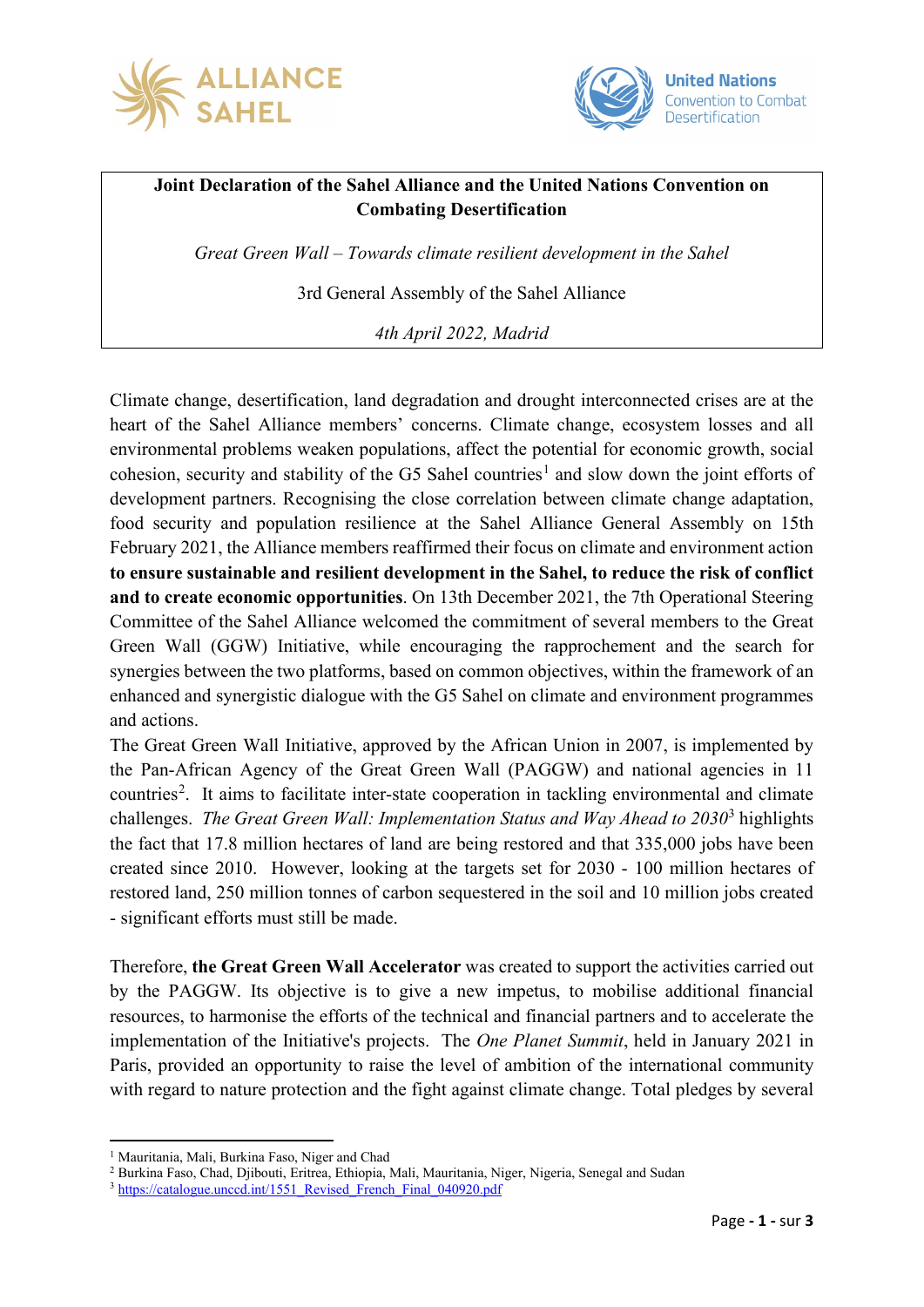



donors, such as the African Development Bank, the European Investment Bank, the FAO, France, the Green Climate Fund, IFAD, the European Union, among others, have since made it possible to raise \$19 billion, representing one third of the financing needs necessary to achieve the targets set for 2030. Hosted by the United Nations Convention to Combat Desertification (UNCCD), the Great Green Wall Accelerator builds on 5 priority investment areas: Pillar 1 - Investment in small and medium-sized enterprises and strengthening of value chains, local markets, export organisation; Pillar 2 - Land restoration and sustainable ecosystem management; Pillar 3 - Climate-resilient infrastructure and access to renewable energy; Pillar 4 - Favourable economic and institutional framework for effective governance; and lastly Pillar 5 - Capacity building.

The Sahel Alliance reaffirms its alignment with the GGW's objectives in terms of strengthening environmental and socio-economic resilience and wishes to intensify cooperation with this initiative in order to pool efforts and increase coordination in the implementation of ambitious and innovative national and regional projects, working towards land restoration and sustainable management in the Sahel-Saharan region, job creation, support to agricultural value chains, training of youth and women, development of resilient infrastructure and renewable energy.

## **I. Potential synergies between the Sahel Alliance and the Great Green Wall**

The Sahel Alliance and the Great Green Wall, in particular the latter's Accelerator, present a strong potential for synergies.

The Sahel Alliance and the GGW Accelerator bring together the same community of donors and partners, committed to tackling climate change and desertification, as well as the same beneficiary countries. The G5 Sahel countries are among the 11 countries involved in the implementation of the Great Green Wall, as are Niger, Burkina Faso and Mali, which together benefit from a significant allocation of funds within the GGW (more than \$2.5 billion). The Sahel Alliance and the GGW Accelerator share common objectives related to sustainable rural development, better natural resource management, resilient and remunerative production systems. Therefore, they express their wish to intensify their cooperation in order to pool efforts and capitalise on their mutual achievements. Several concrete avenues of collaboration have been identified and should be further explored:

- The Sahel Alliance could provide political support to the Great Green Wall **Initiative,** recognising that many of the Alliance's projects contribute to the objectives pursued by the GGW, within the framework of the high-level dialogue it maintains with the G5 Sahel member states. The Sahel Alliance and the GGW could therefore **craft common public policy messages to the G5 countries,** based on the urgent sectoral reform needs identified under the two initiatives.
- The various **permanent Sahel Alliance coordination groups** could enable a greater leverage effect for the projects and initiatives carried out by the GGW. These groups offer spaces for dialogue and sharing of tools and good practices among donors, to raise